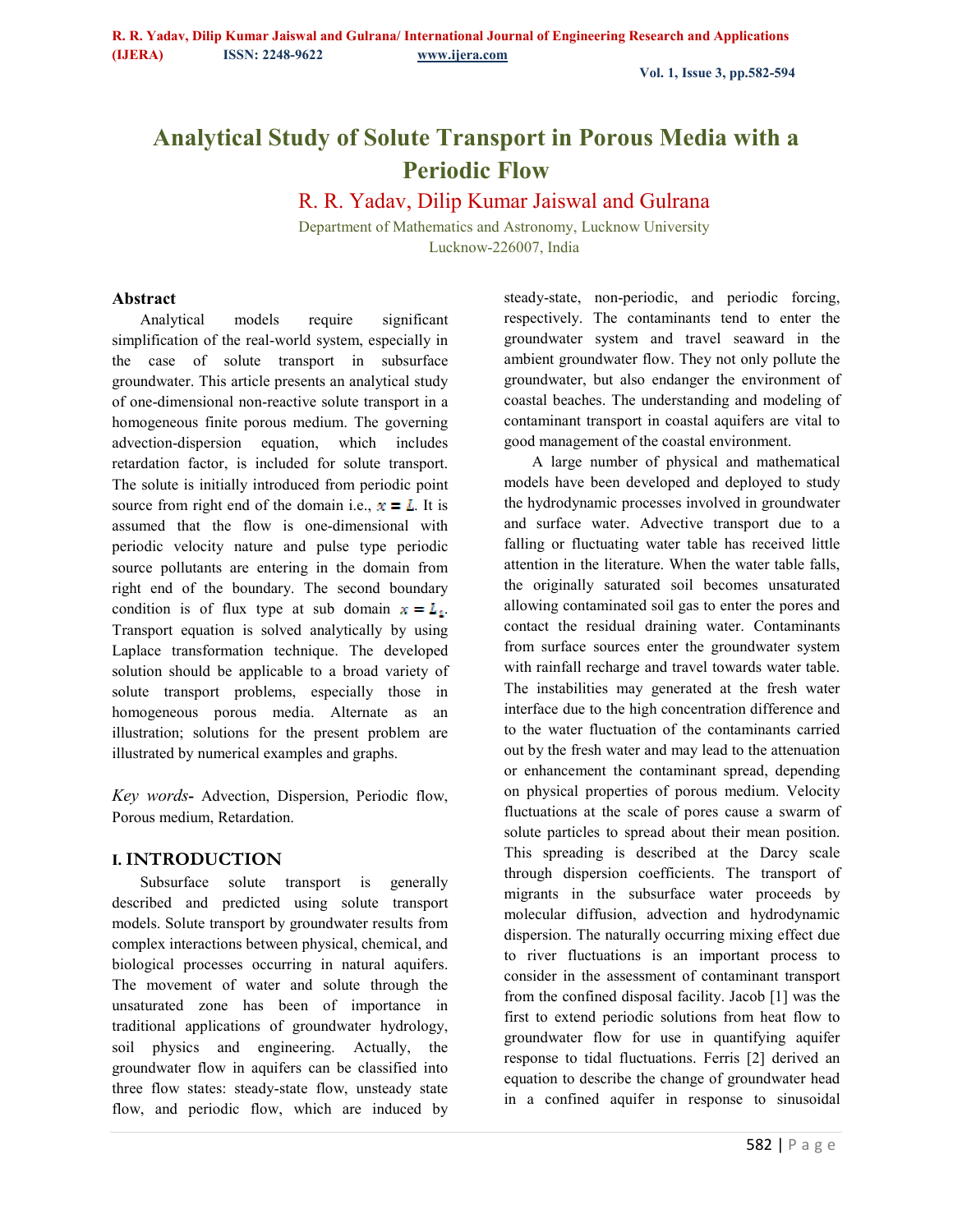oscillations in sea level. Carr and Van Der Kamp [3] developed a method to estimate hydraulic conductivity and the storage coefficient separately in aquifers with tidal boundary fluctuations on the basis of amplitude and phase lag. Fang et al. [4] simulate the tidal fluctuation of the groundwater table, numerically, by using a two-dimensional finite element model. Flow was considered in a simplified domain with a vertical beach face. The cause of the spatial variations in flow velocity is normally attributed to spatial variations in hydraulic conductivity. The study of flow against dispersion in non-adsorbing porous media was presented by Marino [5] in which the flows were opposite to dispersion. The flows were assumed to be onedimensional in a horizontal direction and the average velocities were taken to be constant throughout the flow field. Al-Niami and Rushton [6] studied dispersion in the direction opposite to flow in onedimensional flow. Latter on Kumar [7] studied similar problem but with an exponential change in concentration at the source of the dispersion and an unsteady one-dimensional flow. Gelhar et al. [8] and Matheron and De'Marsily [9] studied solute transport in stratified aquifer of infinite thickness. They calculated dispersion under the assumption that the permeability of each layer is random and the flow is in a direction parallel to the layers. Molz et al. [10] have suggested that it may be better to try and incorporate the spatial variations in hydraulic conductivity rather than try to represent the mixing with mechanical dispersion. Goode and Konikow [11] demonstrated, however, that spatial variations in hydraulic conductivity are not the only cause of spatial variations in groundwater flow velocity. They concluded that dispersion also could be caused by temporal variations in flow velocity. Koch and Zhang [12] investigated the effects of contaminant density on its movement also in a steady horizontal flow field by performing a series of numerical exercises. Zhang and Neuman [13] derived first-order expressions of macro-dispersion accounting for temporal variability in the velocity fields.

 Attinger et al., [14] and Dentz et al., [15-16] studied the temporal behavior of dispersion coefficients in a stochastic modeling framework developed up to the second order in the fluctuations of the random fields, for a chemically and physically heterogeneous medium respectively under steady state flow conditions. Robinson and Gallagher [17] further developed a two-dimensional, field scale, finite element model based on density dependent fluid flow with water table and dynamic tidal boundary conditions. Jiao and Tang [18] derived an analytical solution to study the groundwater head fluctuations in the confined aquifer of a coastal aquifer-aquitard-aquifer system. Vanderbroght et al., [19] evaluated the effect of flow rate and flow regime on solute transport in two soils, sandy loam and loam. Cirpka [20] analyzed the transverse dispersion coefficient considering a spatially uniform flow field of a kinetically sorbing compound under sinusoidal temporal fluctuations. Kumar et al. [21] obtained analytical solutions for one-dimensional advection– diffusion equation with variable coefficients in a longitudinal finite initially solute free domain, for temporally and spatially dependent dispersion problems.

 In almost all the studied have done so for by different investigators, they considered seepage velocity steady, un-steady, exponential or sinusoidal and boundary condition non-periodic. Deviating these in the present study, a mathematical model of contaminant transport in a homogeneous porous medium is analyzed analytically. To solve the advection-dispersion equation analytically we used Laplace transformation technique for a timedependent periodic source of pollutant which entering from right end of the domain. The seepage flow is considered towards left to right direction i.e.,  $x = 0$  to  $x = L$  which is the solute transport phenomena against the flow. Such a situation often occurs in practice when poor quality water is prevented from spreading by a flow of a freshwater. Authors basic attention is to discussed the behavior of concentration between  $x = L$  to  $x = L_1$ . Analytical solutions can provide fast estimations of concentration distributions for solute movements and benchmark tools for evaluating numerical models.

## **II. MATHEMATICAL FORMULATION AND SOLUTION OF THE PROBLEM**

 Schematic representation of present problem is shown in Fig. (1). The porous domain is assumed to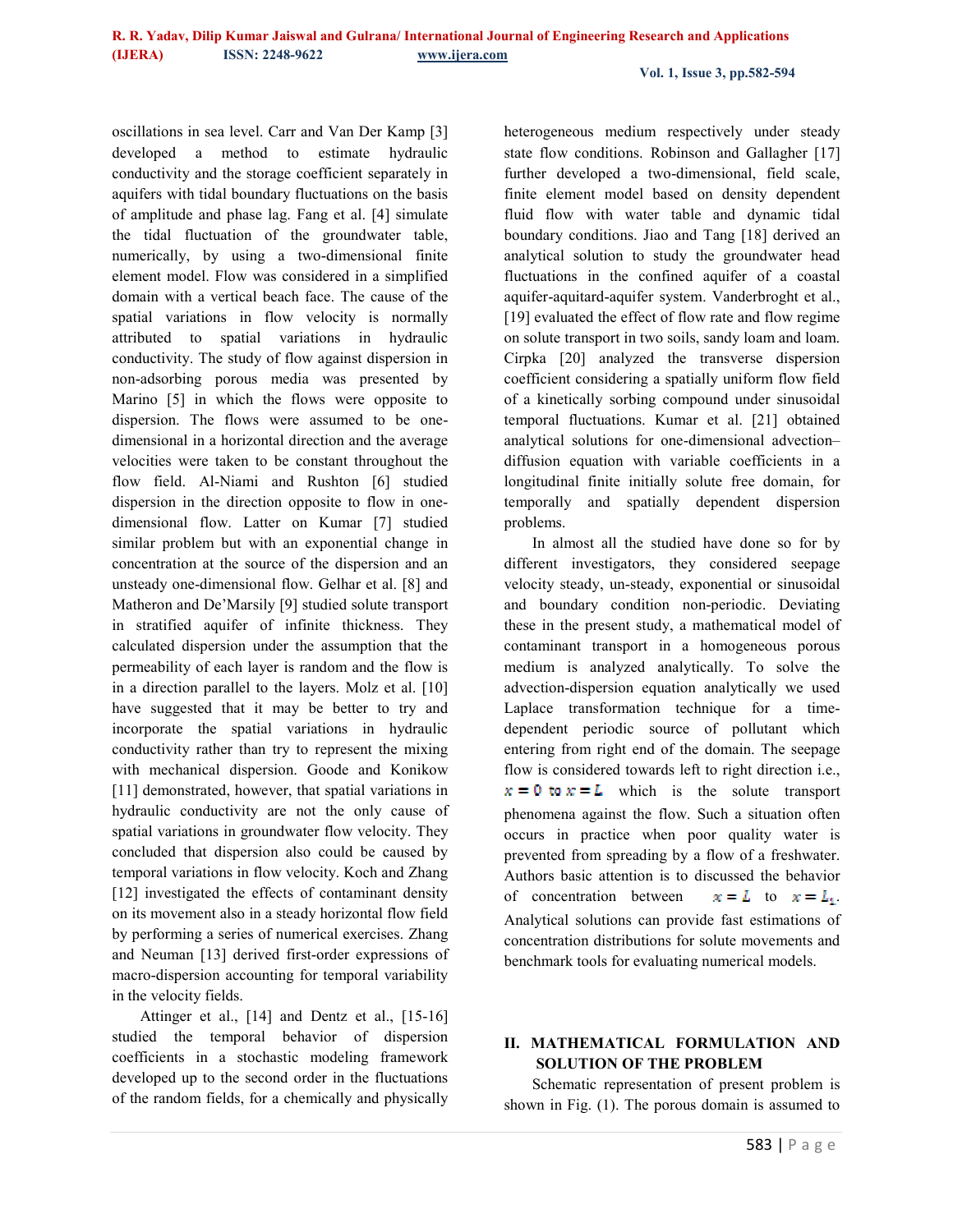be horizontal, the seepage flow is along the  $x$ coordinate and the length of the porous domain is  $L$ . Initially the domain has already some pollution while a pulse type periodic injection of solute mass is entering from a source at right end of the boundary i.e., at position  $\bf{L}$ . The concentration gradient is assumed zero at the sub domain  $x = L_1$  of the present problem.





 One-dimensional advection-dispersion equation in homogeneous porous media with retardation factor can be written as

$$
R\frac{\partial c}{\partial t} = \frac{\partial}{\partial x} \Big( D(x, t) \frac{\partial c}{\partial x} - u(x, t)c \Big)
$$
 (1)

 This equation generally postulate that solutes move through porous media by advection, mechanical dispersion and molecular diffusion (induced by concentration gradients). In which  $\epsilon$  is the solute concentration in the liquid phase. The dispersion coefficient,  $\boldsymbol{D}$  presumably includes the effects of both molecular diffusion and mixing in the axial direction, however the effect of molecular diffusion is excluded because that the mechanical dispersion mostly dominate the hydrodynamic dispersion process during solute transport. In Eq. (1),  $\bf{D}$  and  $\bf{u}$  may be constant or function of time or space and *R* is retardation factor accounting for equilibrium linear sorption processes*.* The retardation factor accounts of transport processes occurring both in liquid and in solid phases unlike contaminant transport. The dimension of D and u are  $L^2T^{-1}$  and  $LT^{-1}$  respectively. *R* is the dimension less quantity.

The term on the left side of the equal sign indicate the retardation factor and change of concentration in time, the first two terms on the right side describe hydrodynamic dispersion and groundwater velocity. If both the parameters are independent to independent variables  $x$  and  $t$ , then these are called constant dispersion and uniform flow velocity respectively.

The coefficient of dispersion is considered directly proportional to seepage velocity (Marino [5], Yim and Mohsen [22]), i.e.

### $D(x,t) \propto u(x,t)$

The dispersion coefficient varies in accordance with the seepage velocity. Let us write  $u(x, t) = u_0 \sin(mt)$ , so that  $D(x, t) = D_0 \sin(mt)$ , where  $\boldsymbol{m}$  is a angular frequency whose dimension is inverse to the time variable  $\boldsymbol{\tau}$ . Only positive value of seepage velocity is considered throughout the proposed problem.

Eq. (1) becomes,

$$
R\frac{\partial c}{\partial t} = \frac{\partial}{\partial x} \Big( D_0 \sin(mt) \frac{\partial c}{\partial x} - u_0 \sin(mt) c \Big) \qquad (2)
$$

where  $D_0$ ,  $u_0$  are constants along the respective direction.

Let us introduce a new time variable using the following transformation (Crank [23]),

$$
T = \int_0^1 \sin(mt) dt \quad \text{or} \quad mT = 1 - \cos(mt) \tag{3}
$$

Now differential equation (2) reduces into constant coefficients as

$$
R\frac{\partial c}{\partial T} = \frac{\partial}{\partial x} \left( D_0 \frac{\partial c}{\partial x} - u_0 c \right) \tag{4}
$$

 Initially the domain is not solute free. Let us assume it is linear increasing function of space variable. An input concentration of periodic nature is assumed at the  $x = L$  of the domain. Under above assumptions, the initial and boundary conditions mathematically can be written as

$$
c(x, t) = C_1 \exp(\alpha x), \ L_1 \le x \le L, \ t = 0 \quad (5)
$$

$$
c(x, t) = \begin{cases} C_0 \{1 + \cos(mt)\}, 0 < t \le t_0, \\ 0, t > t_0 \end{cases} \quad L \ (6a)
$$

$$
\frac{\partial c}{\partial x} = \mathbf{0}, \quad x = L_1, \quad t \ge 0 \tag{6b}
$$

where  $\mathcal{L}_i$  is the resident concentration and  $\alpha$  is a constant which is less than one and its dimension is inverse of space variable. The above conditions in terms of new time variable may be written as

$$
c(x,T) = C_i \exp(\alpha x), L_1 \le x \le L, T = 0 \quad (7)
$$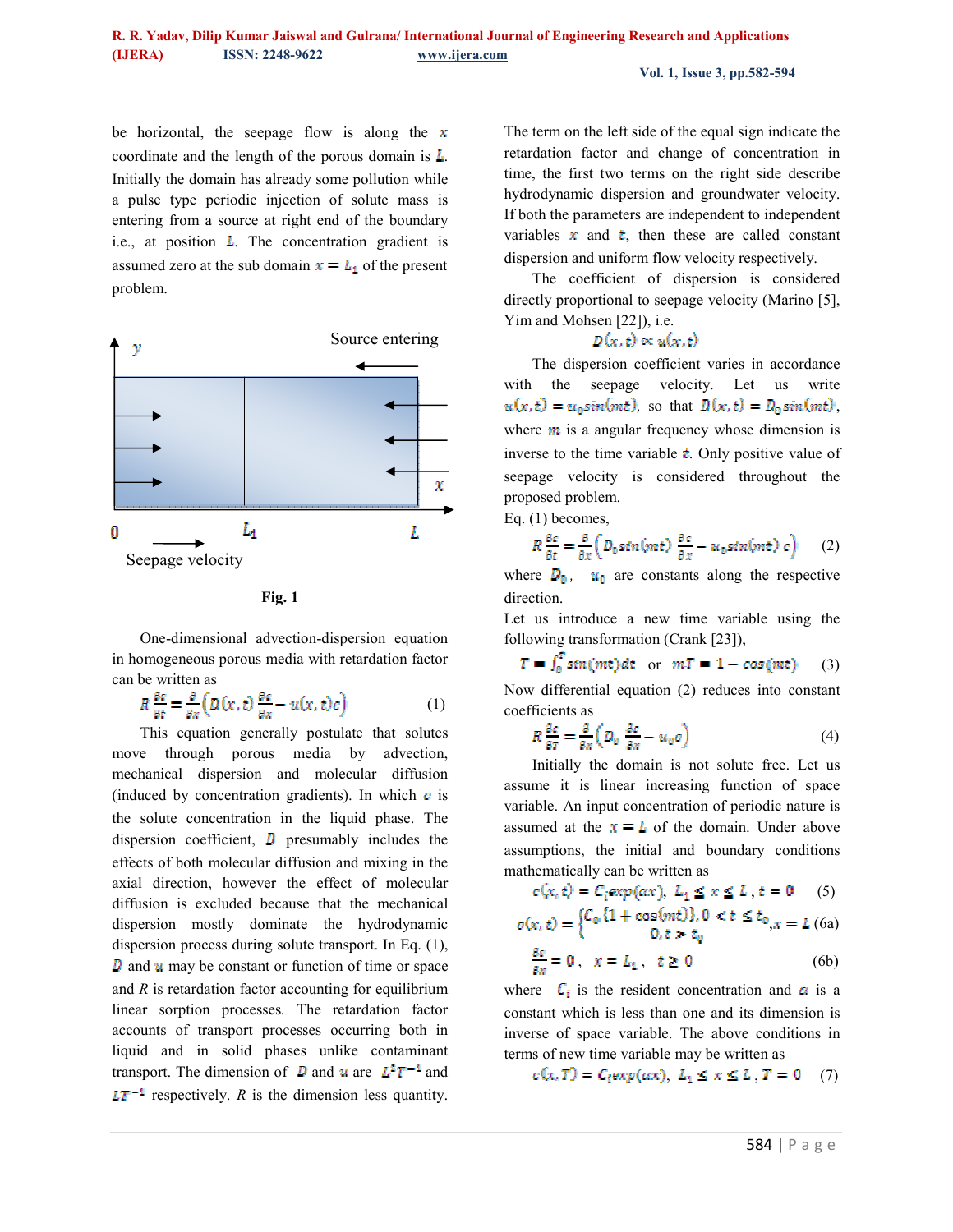$$
c(x,T) = \begin{cases} C_0 (2 - mT), 0 < T \le T_0, \ T > 0, \ x = L \\ 0, T > T_0 \end{cases} \tag{8a}
$$

$$
\frac{\partial c}{\partial x} = 0, \quad x = L_1, \quad T \ge 0 \tag{8b}
$$

Now introducing a new dependent variable by following transformation

$$
c(x,T) = K(x,T) \exp\left[\frac{u_0}{2D_0}x - \frac{u_0^2}{4BD_0}T\right]
$$
(9)

The set of Eqs. (4), (7) and (8) reduced into

$$
R\frac{\partial \kappa}{\partial r} = D_0 \frac{\partial^2 \kappa}{\partial x^2}
$$
 (10)

$$
K(x, T) = C_1 \exp(\alpha x - \beta x), L_1 \le x \le L, T = 0 \quad (11)
$$
  

$$
K(x, T) =
$$

$$
\begin{cases} C_0 (2 - mT) \exp(-\beta x + \gamma^2 T), 0 < T \le T_0 \\ 0, T > T_0 \end{cases}
$$
\n
$$
x = L
$$

$$
\frac{\partial x}{\partial x} = -\frac{u_0}{2v_0}K \qquad , \qquad x = L_1, \qquad T \ge 0
$$

(12b)

where  $\beta = \frac{u_0}{z_{D_0}}$ ,  $\gamma^2 = \frac{u_0^2}{4R D_0}$ .

Applying Laplace transformation on Eqs.  $(10) - (12)$ , we have

$$
Rp\overline{K} - C_i R \exp(\alpha x - \beta x) = D_0 \frac{d^2 R}{dx^2}
$$
 (13)  

$$
\overline{K}(x, p) = C_0 \exp(-\beta L)
$$

$$
\left[\frac{1}{(p-\gamma^2)}\left\{2 - (2 - mT_0)\exp\left(-\left(p-\gamma^2\right)T_0\right)\right\}\right]
$$

$$
-\frac{m}{(p-\gamma^2)^2}\left\{1 - \exp\left(-\left(p-\gamma^2\right)T_0\right)\right\}\right], x = L \quad (14a)
$$

$$
\frac{dR}{dt} = -\frac{u_0}{dt}R \quad x = L_1 \quad (14b)
$$

where  $\overline{K}(x, p) = \int_0^{\infty} K(x, T) e^{-pT} dT$  and p is the

Laplace transformation parameter.

Thus the general solution of Eq. (13) may be written as

$$
K(x, p) = C_1 \cosh(Mx) + C_2 \sinh(Mx)
$$

$$
+ \frac{C_1 \exp{(\alpha - \beta)x}}{\left\{p - \frac{p_0}{R} (\alpha - \beta)^2\right\}}
$$

$$
M = \sqrt{\frac{\overline{R}p}{\overline{D}q}}.
$$
(15)

Using conditions (14a,b) on the above solution, we get

$$
C_1 = C_0 \exp(-\beta L) \left[ \frac{1}{(y - y^2)} \right]
$$
  
{2 - (2 - mT\_0) \exp(- (y - y^2)T\_0)}

$$
-\frac{m}{(p-\gamma^2)^2} \{1 - exp(- (p - \gamma^2) T_0) \} ]
$$
\n
$$
\frac{Mcosh M(t_1) + \beta sinh M(t_1)}{Mcosh M(t_1 - L) + \beta sinh M(t_1 - L)}
$$
\n
$$
-\frac{C_1 exp((\alpha - \beta) L_1) sinh Mt}{(\beta - \frac{D_0}{R} (\alpha - \beta)^2)} \left[ \frac{\alpha}{Mcosh M(t_1 - L) + \beta sinh M(t_1 - L)} \right]
$$
\n
$$
+\frac{C_1 exp((\alpha - \beta) L_1) - Mcosh M(t_1) + \beta sinh M(t_1 - L)}{(\beta - \frac{D_0}{R} (\alpha - \beta)^2)} \frac{Mcosh M(t_1 - L) + \beta sinh M(t_1 - L)}{Mcosh M(t_1 - L) + \beta sinh M(t_1 - L)}
$$
\n(16)\nand\n
$$
C_2 = -C_0 exp(-\beta L) \left[ \frac{1}{(g - \gamma^2)}
$$
\n
$$
\{2 - (2 - mT_0) exp(- (p - \gamma^2) T_0) \} - \frac{m}{(p - \gamma^2)^2} \{1 - exp(- (p - \gamma^2) T_0) \} \right]
$$
\n
$$
\frac{Msinh M(t_1) + \beta cosh M(t_1 - L)}{Mcosh M(t_1 - L) + \beta sinh M(t_1 - L)}
$$
\n+
$$
\frac{C_1 exp((\alpha - \beta) L_1) cosh Mt}{(\beta - \frac{D_0}{R} (\alpha - \beta)^2)} \left[ \frac{Msinh M(t_1) + \beta cosh M(t_1 - L)}{Mcosh M(t_1 - L) + \beta sinh M(t_1 - L)}
$$
 (17)\n+
$$
\frac{C_1 exp((\alpha - \beta) L_1^2) - Mcosh M(t_1 - L) + \beta sinh M(t_1 - L)}{(\beta - \frac{D_0}{R} (\alpha - \beta)^2)} \frac{Msinh M(t_1) + \beta cosh M(t_1 - L)}{Mcosh M(t_1 - L) + \beta sinh M(t_1 - L)}
$$
\n(17)

Thus the solution in the Laplacian domain may be written as

$$
\overline{K}(x, p) = C_0 \exp(-\beta L) \left[ \frac{1}{(p - p^2)} \right]
$$
  
\n
$$
\{2 - (2 - mT_0) \exp(- (p - p^2)T_0) \}
$$
  
\n
$$
- \frac{m}{(p - p^2)^2} \{1 - \exp(- (p - p^2)T_0) \}
$$
  
\n
$$
\frac{M \cosh M (L_1 - x) + \beta \sinh M (L_1 - x)}{M \cosh M (L_1 - x) + \beta \sinh M (L_1 - x)}
$$
  
\n
$$
- \frac{C_1 \exp((\alpha - \beta)L_1)}{(\beta - \frac{D_0}{\beta} (\alpha - \beta)^2)} \left[ \frac{\alpha \sinh M (x - L)}{M \cosh M (L_1 - L) + \beta \sinh M (L_1 - x)} \right]
$$
  
\n
$$
- \frac{C_1 \exp((\alpha - \beta)L_1)}{(\beta - \frac{D_0}{\beta} (\alpha - \beta)^2)} \frac{M \cosh M (L_1 - x) + \beta \sinh M (L_1 - x)}{M \cosh M (L_1 - L) + \beta \sinh M (L_1 - x)}
$$
  
\n+  $\frac{C_1 \exp(-\alpha - \beta)x}{(\beta - \frac{D_0}{\beta} (\alpha - \beta)^2)}$  (18)

Taking Laplace inverse transformation of equation (18) by using complex inversion formulae which is discussed in detail in Appendix, the solution of advection-dispersion solute transport for periodic input condition in terms of  $c(x, T)$  as,

$$
c(x, T) = C_{\ell}F_{1}(x, T) + 2C_{0}F_{2}(\eta, T) - C_{0}F_{3}(x, T);
$$
  
\n
$$
0 < T \leq T_{0} \tag{19a}
$$
  
\n
$$
c(x, T) = C_{\ell}F_{1}(x, T) + C_{0}[2F_{2}(x, T) - (2 - mT_{0})]
$$
  
\n
$$
F_{2}(x, T - T_{0})] - C_{0}F_{3}(x, T); T > T_{0} \tag{19b}
$$

where 
$$
F_1(x, T) = exp {ax - y^2T + \delta T}
$$
  
\n $- exp {aL_1 + (x - L_1)\beta - y^2T}$   
\n $\left[ exp {\delta T} \frac{axinh ((x - L)(x - \beta))}{R_6} \right]$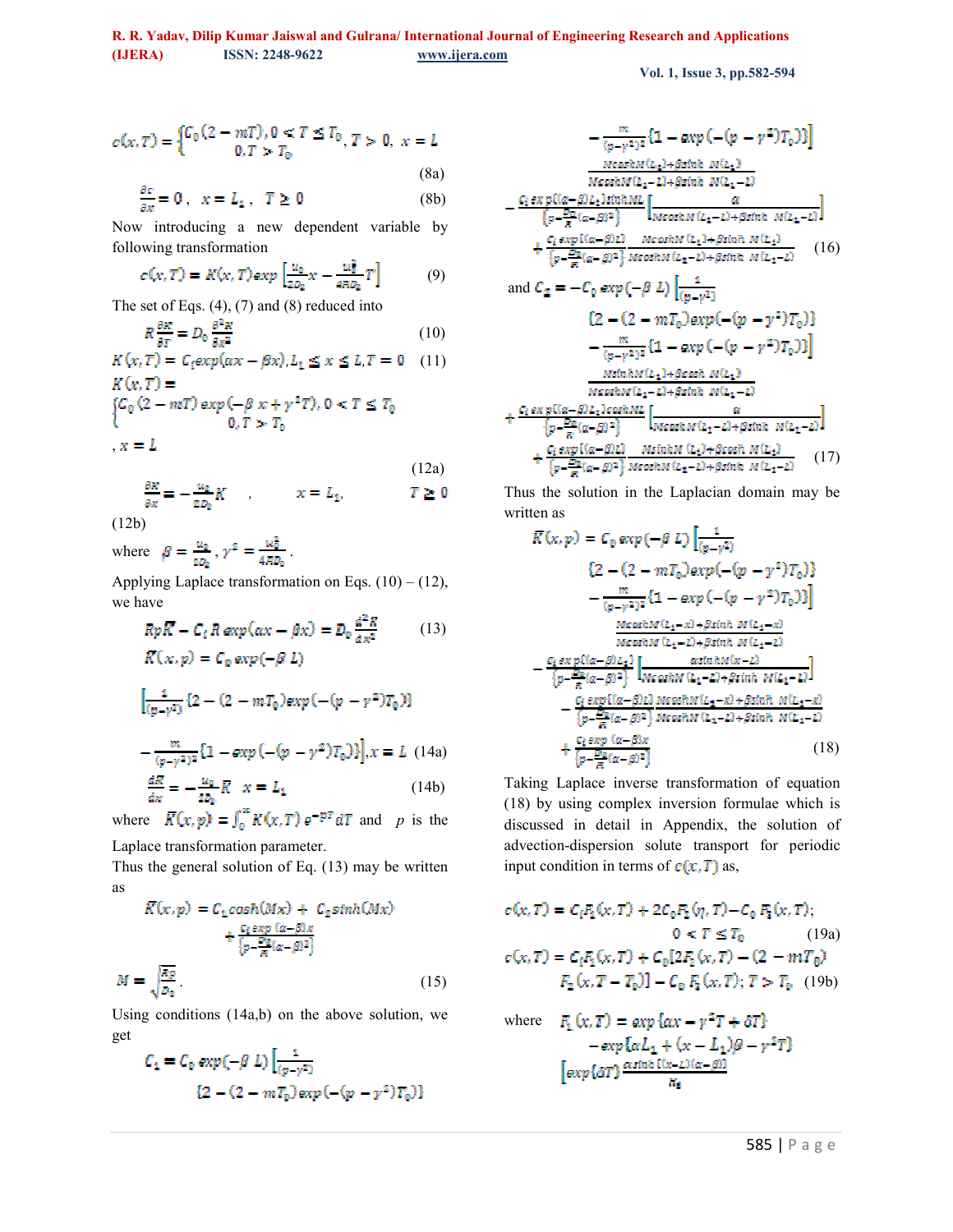$$
-2D_0 \sum_{i=1}^{\infty} \omega_{n}^{2} exp \left\{-\frac{p_0}{n} \omega_{n}^{2} T\right\} \left\{\frac{\alpha \sin((x-1)\omega_{n})}{n_4}\right\}
$$
  
\n
$$
-exp\{\alpha L + (x-L)\beta - \gamma^{2} T\}
$$
  
\n
$$
\left[ exp\{\delta T\} E_2 - 2D_0 \sum_{i=1}^{\infty} \omega_{n}^{2} exp\left\{-\frac{p_0}{n} \omega_{n}^{2} T\right\} E_2\right]
$$
  
\n
$$
P_2(x,T) = exp\left\{(x-L)\beta\} [E_1 - 2D_0 exp\{-\gamma^{2} T\}
$$
  
\n
$$
\sum_{i=1}^{\infty} \omega_{n}^{2} exp\left\{-\frac{p_0}{n} \omega_{n}^{2} T\right\} E_{21}\right]
$$
  
\n
$$
F_3(x,T) = exp\{(x-L)\beta\}
$$
  
\n
$$
\left[(-mT) E_1 + \frac{mE}{n_0 \beta} \left\{\frac{\cosh(t_1-L)\beta}{n_2} - \frac{\cosh(t_1-L)\beta}{n_2} + \beta(t_1-L) - \beta(t_1-L) E_1\right\}\right]
$$
  
\n
$$
+ \beta(t_1-L) - \beta(t_1-L)x_{1}\}
$$
  
\n
$$
+ 2D_0 exp\{(x-L)\beta - \gamma^{2} T\}
$$
  
\n
$$
\sum_{i=1}^{\infty} \left[\omega_{n}^{2} exp\{-\frac{p_0}{n} \omega_{n}^{2} T\}\left\{\frac{mE}{(\omega_{n}^{2} p_0 + R)^{2}}\right\} E_{21}\right]
$$
  
\n
$$
H_1 = cosh(t_1 - x) \beta + sinh(t_1 - x) \beta,
$$
  
\n
$$
H_2 = cosh(t_1 - x) \beta + sinh(t_1 - L)\beta, E_1 = \frac{R_1}{n_2},
$$
  
\n
$$
H_3 = \omega_n cos(t_1 - x) \omega_n + \beta sin(t_1 - x) \omega_n,
$$
  
\n
$$
H_4 = (\omega_n^{2} D_0 + R\delta)\{\beta + (\beta^{2} + \omega_n^{2})(L_1 -
$$

#### **III. RESULTS AND DISCUSSION**

 The parameters governing the solute transport through porous domain vary significantly depending upon the nature of any particular site of the pollutant. Thus, to illustrate the significant factors arising from the use of this formulation, consideration will be given to the hypothetical case of porous domain. The numerical values of majority of the parameters used for model simulations presented here are taken directly from the literature or determined using existing empirical relationships. As an example, assumed the following value of parameters;  $D_0 = 1.2$ 

 $(m^2/\text{day})$ ,  $u_0 = 0.48$  (m/day),  $C_0 = 1.0$  (kgm<sup>-3</sup>),  $C_{\tilde{t}} = 0.1$  (kgm<sup>-2</sup>),  $m = 0.015$  (day<sup>-1</sup>) and  $\alpha = 0.02$  (m<sup>-1</sup>). All figures are drawn in a domain  $1.2 \le x(m) \le 2.2$  i.e.,  $L = 2.2$  and  $L_1 = 1.2$  where  $L_1$  is a point lies between  $0 \le L_1 \le L$ . The roots of  $\omega_{\rm m}$  are taken from Carslaw and Jaeger [24], pp. 492. Only six roots are taken into account because other roots have no significant effect on the numerical values of the derived solution. Figs. (2, 3, 4) are drawn when the source pollution being entering in the domain while Figs. (5, 6, 7) shows the concentration profiles when source pollutant not entering in the domain. The time of elimination (pollutant is not entering in the domain) of source pollution is taken  $t_0$  (day) = 5.0.

 Fig. (2) shows dimensionless concentration profiles in the domain  $1.2 \le x(m) \le 2.2$  for various times  $\dot{\tau}$  (day) = 2.0, 3.0 and 4.0 and retardation factor  $\mathbf{R} = 1.25$ . The Fig. (2) reveals that as the time increases the concentration values continuously increases. Fig. (3) is drawn for different retardation factors  $R = 1.25$ , 1.45 and 1.65 with fixed time t  $(\text{day}) = 3.0$ . It indicate that the effect of retardation factor on concentration profiles. It also indicate that as the retardation increases the concentration distribution in the domain continuously decreases at particular time. Fig. (4) shows the influence of angular frequency of flow on solute concentration which has taken  $m = 0.015$ , 0.0165 and 0.0180 and fixed retardation factor  $R = 1.25$  at time t  $(\text{day}) = 3.0$ . It is observed that the concentration values are higher for higher angular frequency and lower for lower angular frequency.

 Figs. (5, 6, 7) are drawn for solution (19b). The trend of Figs.  $(5, 6, 7)$  are reverse of Figs.  $(2, 3, 4)$ . Fig. (5) are drawn for various times  $t$  (day) = 7.0, 8.0 and 9.0 and fixed retardation factor which shows the concentration values are lower for higher time. Fig. (6) shows the concentration profile for different retardation factors  $\mathbf{R} = 1.25$  and 1.65 and fixed time  $\hat{t}$  (day) = 9.0. It indicates that the concentration values are higher for higher retardation factor in the domain. Fig. (7) is drawn for different angular frequency  $m = 0.015$ , 0.0165 and 0.0180 with fixed retardation factor  $\mathbb{R} = 1.25$  at time  $\dot{\tau}$  (day) = 9.0. It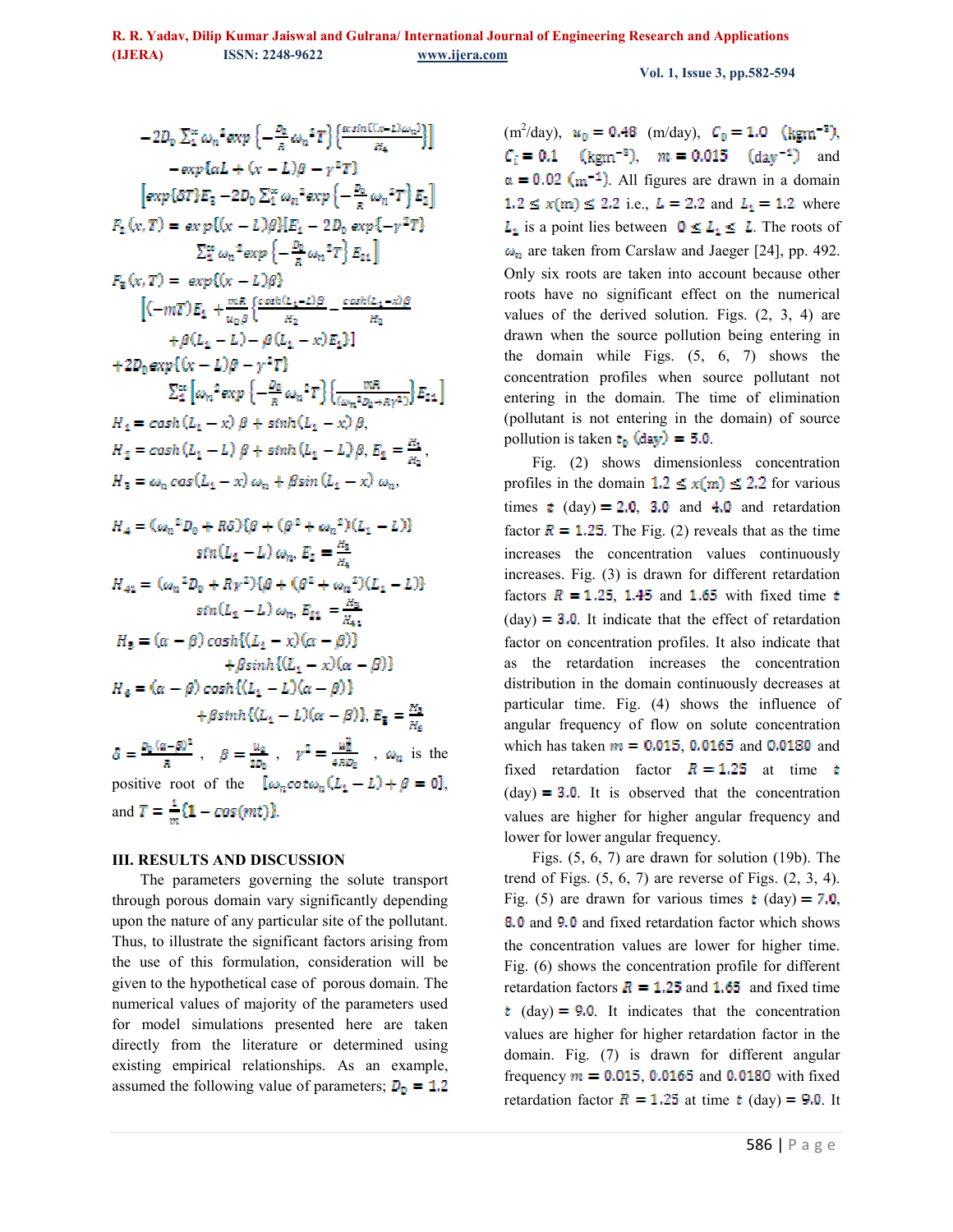is observed that, the concentration value is lower for higher angular frequency.

#### **IV. CONCLUSION**

 An analytical solution for the transport of nonreactive solute in homogeneous porous media has been developed and some of the main features of the obtained results have been illustrated. The basic assumption in the present study is dispersion coefficient directly proportional to seepage flow (which is of periodic nature). The governing transport equation is solved analytically, implying Laplace transform technique. The effect of periodic source concentration on temporal distribution of solute concentration is illustrated in different graphs. The value of the period of the solution plays an important role in the discussion of periodic solutions.

#### **ACKNOWLEDGEMENT**

 This work is a part of Post Doctoral Fellowship of the author Dilip Kumar Jaiswal and gratefully acknowledges the financial assistance in the form of UGC-Dr. D. S. Kothari Post Doctoral Fellowship.

## **APPENDIX: DERIVATION OF LAPLACE INVERSION TRANSFORM**

 The procedure used to invert the Laplace transform is to evaluate the closed contour and used the residue theorem. Branch point must be excluded from inside the contour and the original solution.  $\epsilon(x, T)$ , can be obtained by finding the solution to

 $c(x,T)=\frac{1}{\pi\pi i}\int_{T-i\infty}^{T+i\infty} \overline{K}(x,p)\exp(pT)\ dp\ \ (\text{A-1})$ 

or

$$
c(x,T) = \sum_{i} Res(i)
$$

$$
\frac{1}{2\pi i} \int_{\Omega} \overline{K}(x, p) \exp(pT) \, dp \quad (A-2)
$$

where *Res* (*i*) are the residue at the poles which lie to the left of the line  $p = \Gamma$  and outside of the contour  $\Omega$ . From Eq. (18), the poles of the expressions

$$
\frac{1}{(p-\gamma^2)}, \quad \frac{1}{(p-\gamma^2)^2}, \quad \frac{1}{\left[p-\frac{p_0}{R}(\alpha-\beta)^2\right]}
$$
 and  
  
*NecashM* ( $t_1 - x$ ) +  $\beta$ sinh *M* ( $t_1 - x$ )  
*NecashM* ( $t_1 - L$ ) +  $\beta$ sinh *M* ( $t_1 - x$ )  
are  $p = \gamma^2$ ,  $p = \gamma^2$  pole of order 2,  $p = \frac{p_0}{R} (\alpha - \beta)^2$   
 $p = -\frac{p_0}{R} \omega_n^2$  where  $\omega_n$  is the positive root of the

 $[\omega_n \cot \omega_n (L_1 - L) + \beta = 0]$ , respectively.

Therefore the residues of expressions with these

## poles may get as follows:<br> *Res* (at  $p = \gamma^2$ ) =  $\lim_{p \to \gamma^2} \frac{1}{(p - \gamma^2)} exp(pT)$  $(A-3)$

$$
Hes \text{ (at } p = \gamma^2 \text{ of order } 2) =
$$
  

$$
\lim_{p = \gamma^2} \frac{1}{1!} \frac{d}{dp} \frac{1}{(p - \gamma^2)^2} exp(pT)
$$
 (A-4)

$$
Res\left(\text{at } p = \frac{D_0}{R} \left( \alpha - \beta \right)^2 \right) =
$$
\n
$$
lim_{p = \frac{D_0}{R} \left( \alpha - \beta \right)^2} \frac{1}{\left( p - \frac{D_0}{R} \left( \alpha - \beta \right)^2 \right)} exp(pT) \text{ (A-5)}
$$

$$
Res \left(\text{at } p = -\frac{p_0}{B} \omega_n^2\right) = \lim_{\substack{p = p = -\frac{p_0}{B} \omega_n^2\\ \text{Meash } M(L_1 - x) + \beta \sinh M(L_1 - x)}} \frac{M \cosh M(L_1 - x) + \beta \sinh M(L_1 - x)}{M \cosh M(L_1 - x) + \beta \sinh M(L_1 - x)} \exp\left(pT\right) \tag{A-6}
$$

The inverse Laplace transform of equation (18) is equal to the sum of the all residues as,

$$
L^{-1}\left\{\frac{(2-(2-mT_0)exp(-(p-\gamma^2)T_0))}{(p-\gamma^2)}\right\}
$$
\n
$$
\frac{MeanM(L_1-\nu)+AgainM(L_1-\nu)}{MeanM(L_1-\nu)+AgainM(L_1-\nu)}
$$
\n
$$
-L^{-1}\left\{\frac{m(1-sxy(-(p-\gamma^2)T_0))}{(p-\gamma^2)^2}\right\}
$$
\n
$$
\frac{MeanM(L_1-\nu)+AgainM(L_1-\nu)}{MeanM(L_1-\nu)+AgainM(L_1-\nu)}
$$
\n
$$
-L^{-1}\left\{\frac{c_1 \exp((\alpha-\beta)L_1)}{(p-\frac{D\alpha}{\beta}(\alpha-\beta)^2)}\right\}
$$
\n
$$
\left[\frac{axinhM(\alpha-1)}{meanM(L_1-\nu)+\beta\sinh M(L_1-\nu)}\right]\right\}
$$
\n
$$
-L^{-1}\left\{\frac{c_1 \exp((\alpha-\beta)L)}{(p-\frac{D\alpha}{\beta}(\alpha-\beta)^2)}\frac{MeoshM(L_1-\nu)+\beta\sinh M(L_1-\nu)}{MeanM(L_1-\nu)+\beta\sinh M(L_1-\nu)}\right\}
$$
\n
$$
+L^{-1}\left\{\frac{c_1 \exp((\alpha-\beta)x)}{(p-\frac{D\alpha}{\beta}(\alpha-\beta)^2)}\right\} = \sum Residues \quad (A-8)
$$

The solution of advection-dispersion solute transport for periodic input condition in terms of  $c(x,T)$  is defined in Eqs. (19a,b).

#### **REFERENCES**

[1] C. E., Jacob*, Flow of Groundwater, In Engineering Hydraulics*, Edited By H. Rouse (John Wiley 1950), New York, 321-386.

[2] J. G., Ferris, Cyclic fluctuations of water level as a basis for determining aquifer transmissibility, *IAHS Publ*., *33*, 1951, 148–155.

[3] P.A., Carr, and G., Van Der Kamp. Determining Aquifer Characteristics by The Tidal Methods. *Water Resources Research*, *5(5)*, 1969, 1023-1031.

[4] C.S., Fang, S.N., Wang, and W., Harrison, Groundwater flow in a sandy tidal beach: two-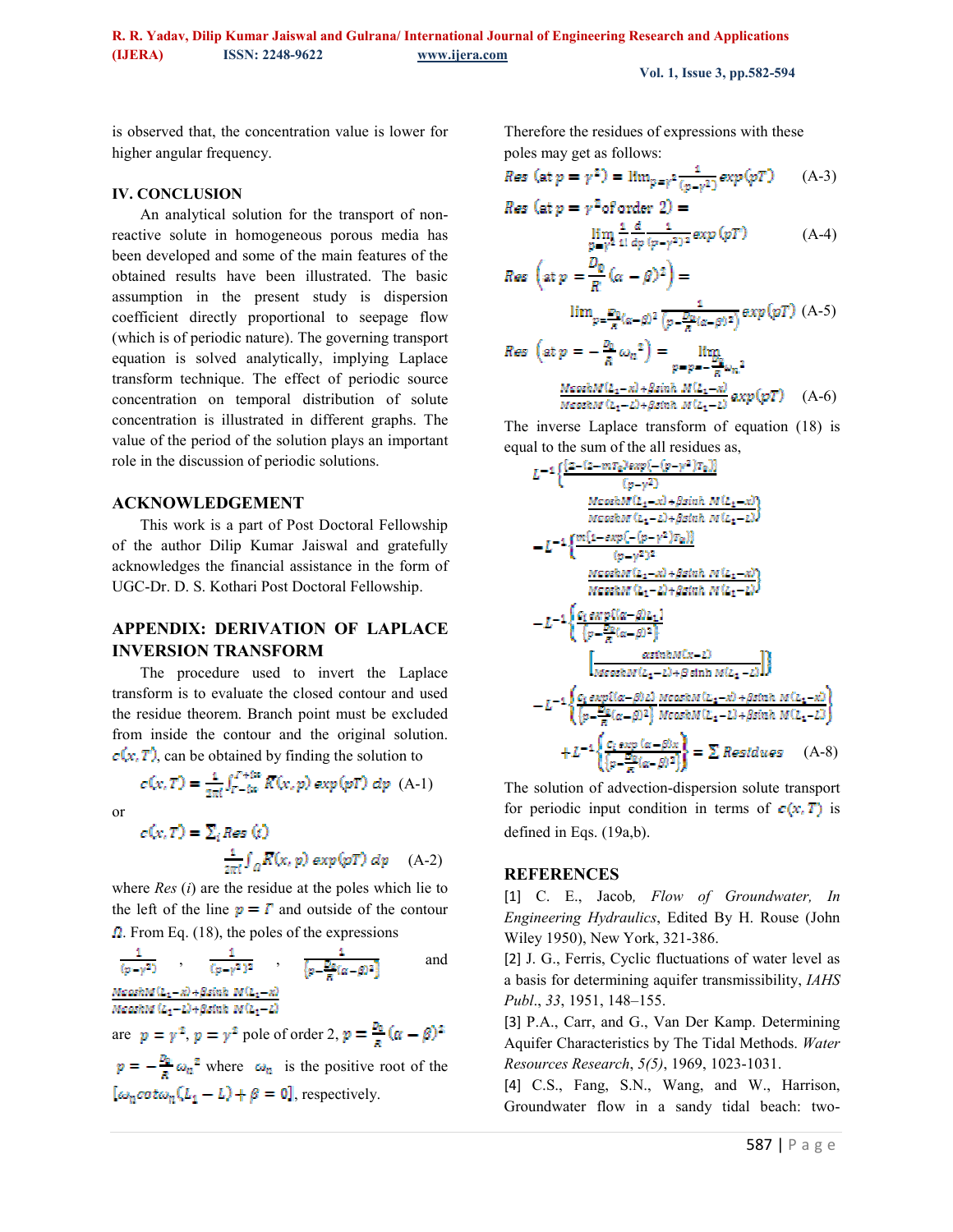dimensional finite element analysis, *Water Resources Research*, *8*, 1972, 121-128.

[5] M.A., Marino, Flow against dispersion in nonadsorbing porous media, *Journal of Hydrology*, *37 (1-2),* 1978, 149-158.

[6] A.N.S., Al-Niami, and K.R., Rushton, Analysis of flow against dispersion in porous media, *Journal of Hydrology*, *33*, 1977, 87-97.

[7] N., Kumar, Unsteady flow against dispersion in finite porous media with unsteady velocity distribution. *Nordic Hydrol*., *14*, 1983, 167-178.

[8] L. W., Gelhar, A. L., Gutjahr, and R. L., Naff, Stochastic Analysis of Macro-dispersion in a Stratified Aquifer, *Water Resources Research*, *15(6),* 1979, 1387-1397.

[9] G., Matheron, G., deMarsily, Is transport in porous media always diffusive? A counter example, *Water Resources Research*, *16*, 1980, 901–917.

[10] F.J., Molz, O., Guven, J.G., Melville, and J.F., Keely, Performance and analysis of aquifer tracer tests withimplications for contaminant transport modeling-a project summary, *Groundwater*, *25(3),* 1987, 337-341.

[11] D. J., Goode, and L.F., Konikow, Apparent Dispersion in Transient Groundwater Flow, *Water Resources Research, 26(10),* 1990, 2339–2351.

[12] M., Koch, G., Zhang, Numerical simulation of the effects of variable density in a contaminant plume. *Ground Water*, *30(5),* 1992, 731–742.

[13] D., Zhang, and S.P., Neuman, Effect of Local Dispersion on Solute Transport in Randomly Heterogeneous Media, *Water Resources Research*, *32(9),* 1996, 2715-2723.

[14] S., Attinger, M., Dentz, H., Kinzelbach, and , W. Kinzelbach, Temporal behaviour of a solute cloud in a chemicallyheterogeneous porous medium, *J. Fluid Mech*., *386*, 1999, 77-104.

[15] M., Dentz, H., Kinzelbach, S., Attinger, and W., Kinzelbach, Temporal behavior of a solute cloud in aheterogeneous porous medium: 1. Point-like injection, *Water Resources Research*, *36(12),* 2000a, 3591-3604.

[16] M., Dentz, H., Kinzelbach, S., Attinger, and W., Kinzelbach, Temporal behavior of a solute cloud in aheterogeneous porous medium: 2. Spatially extended injection, *Water Resources Research*, *36(12),* 2000b, 3605-3614.

[17] M.A., Robinson, D.L., Gallagher, A model of groundwater discharge from an unconfined coastal aquifer. *Ground Water*, *37 (1),* 1999, 80–87.

[18] J.J., Jiao and Z. Tang, An analytical solution of groundwater response to tidal fluctuation in a leaky confined aquifer, *Water Resources Research*, *35(3),* 1999, 747- 751.

[19] J., Vanderbroght, A., Timmerman, and J., Feyen, Solute Transport for Steady State and Transient Flowsin Soils with and without Macropores, *Soil Science Society of American Journal*, *64*, 2000, 1305-1317.

[20] O. A., Cirpka, Effects Of Sorption on Transverse Mixing in Transient Flows, *J. Cont. Hydrol.*, *78*, 2005, 207-229.

[21] A., Kumar, D. K. Jaiswal and N., Kumar, Analytical solutions of one-dimensional advection– diffusion equation with variable coefficients in a finite domain, *J. Earth Syst. Sci., 118(5),* 2009, 539– 549

[22] C.S., Yim, and M.F.N. Mohsen, Simulation of tidal effects on contaminant transport in porous media*. Ground Water*, *30(1),* 1992, 78-86.

[23] J., Crank, *The Mathematics of Diffusion*, 2<sup>nd</sup> ed. (Oxford Univ. Press London 1975).

[24] H.S., Carslaw, and J.C., Jaeger, *Conduction of Heat in Solids*, 2<sup>nd</sup> ed. (Clarendon Press, Oxford, Great Britain 1986).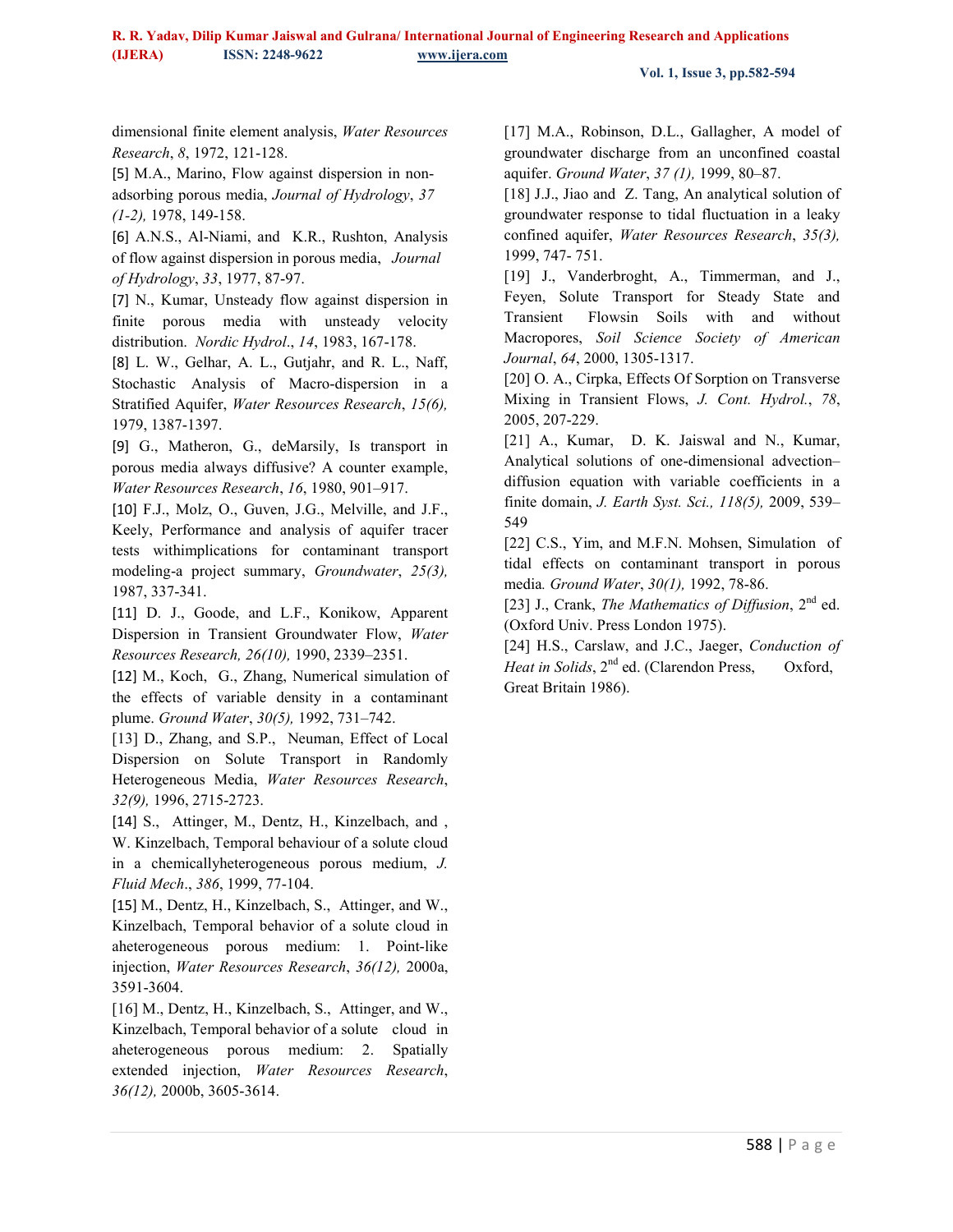

Fig. 2 Concentration profile of solute in presence of input source at different time for fixed retardation factor and angular frequency.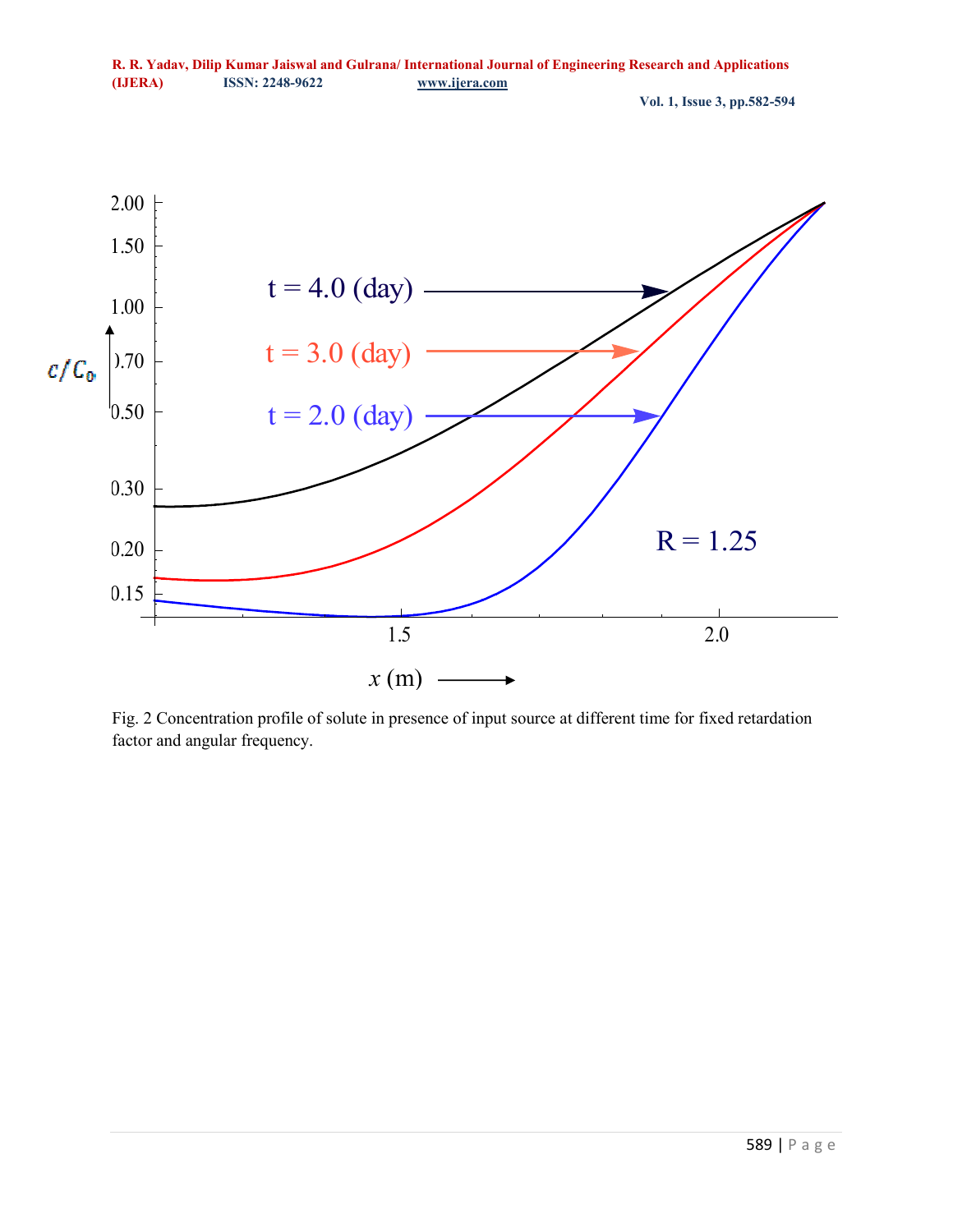

Fig. 3 Concentration profile of solute in presence of input source at fixed time for different retardation factor and one angular frequency.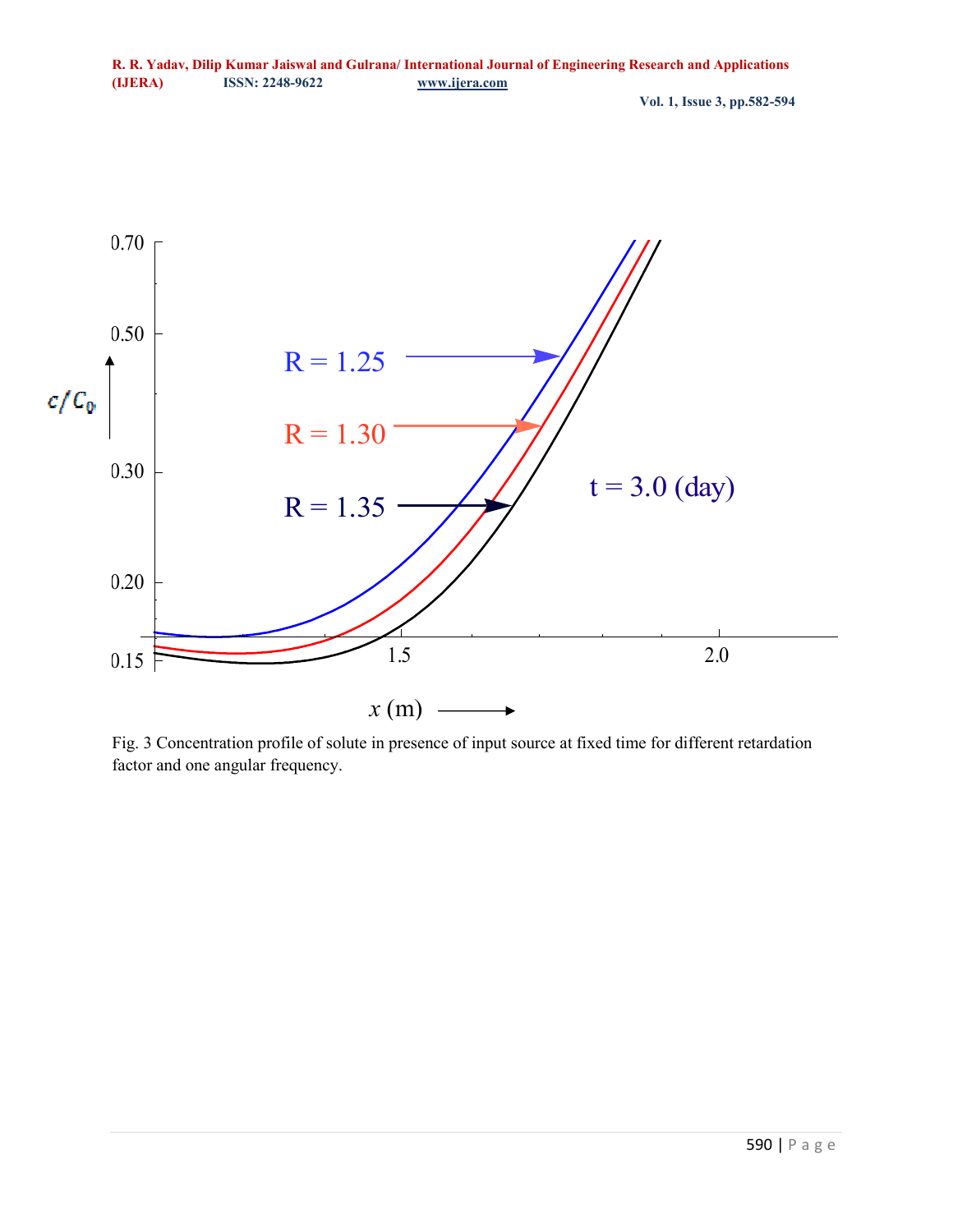

Fig. 4 Concentration profile of solute in presence of input source at fixed time for different angular frequency and one retardation factor.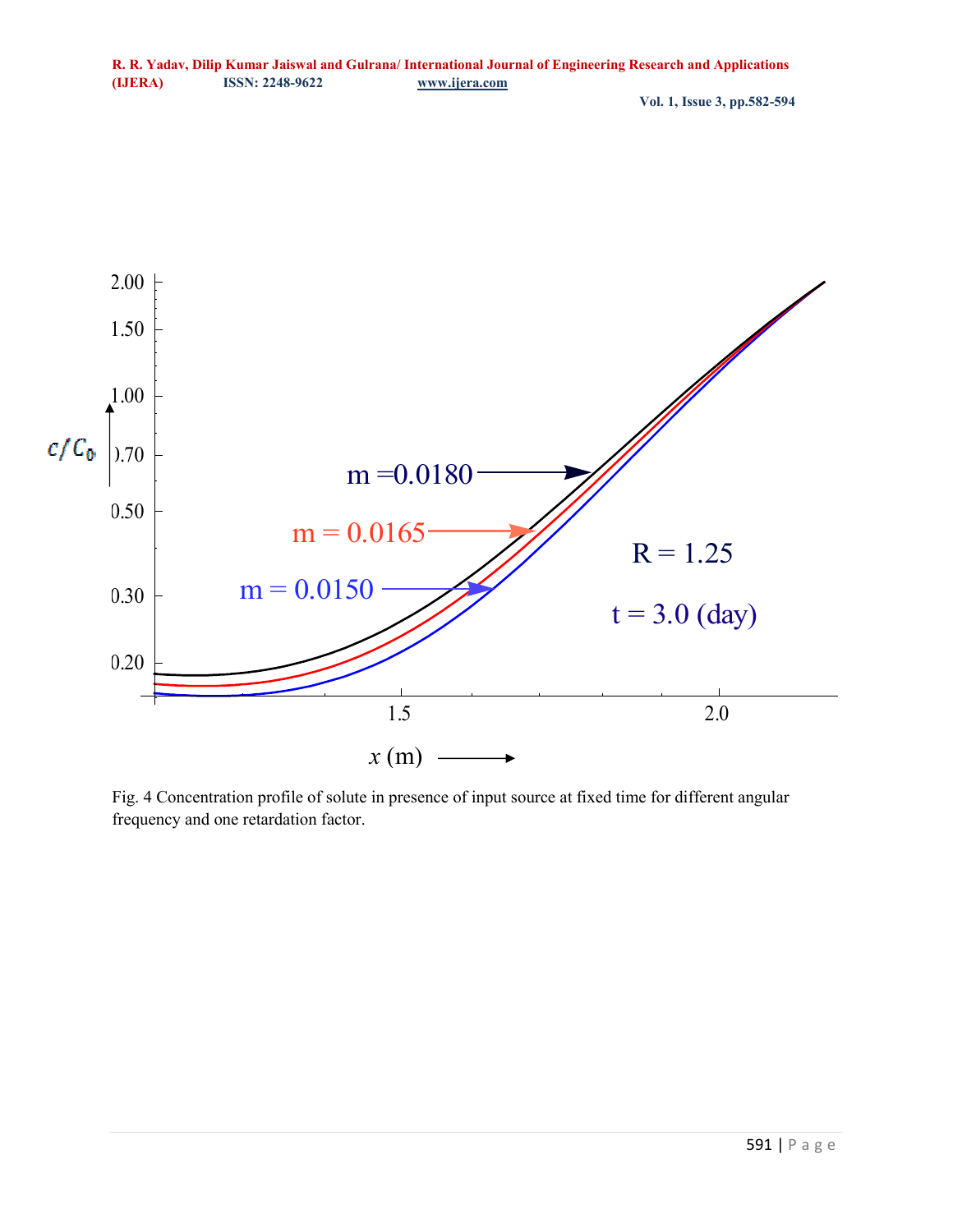

Fig. 5 Concentration profile of solute in absence of input source at different time for fixed retardation factor and angular frequency.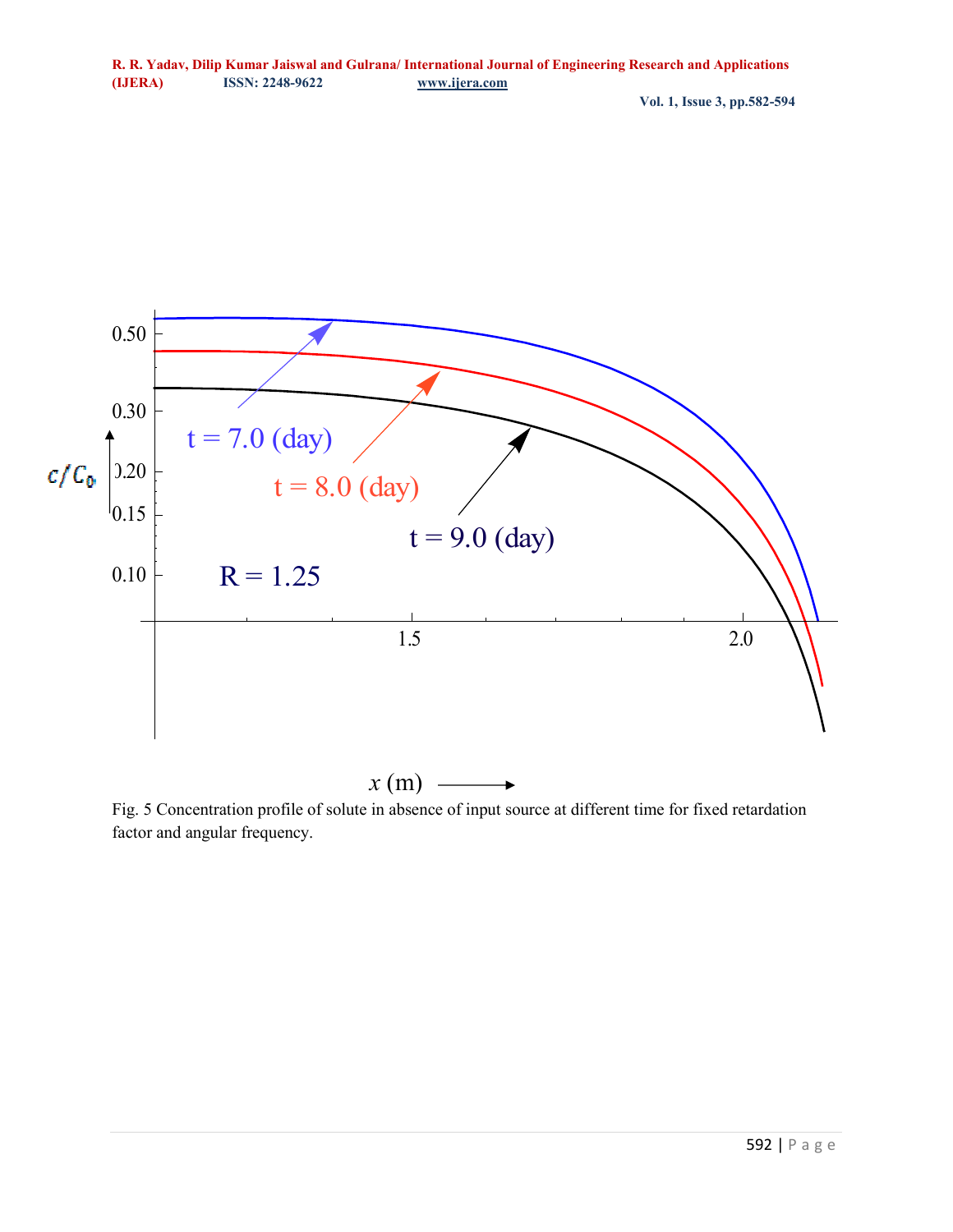

Fig. 6 Concentration profile of solute in absence of input source at fixed time for different retardation factor and one angular frequency.